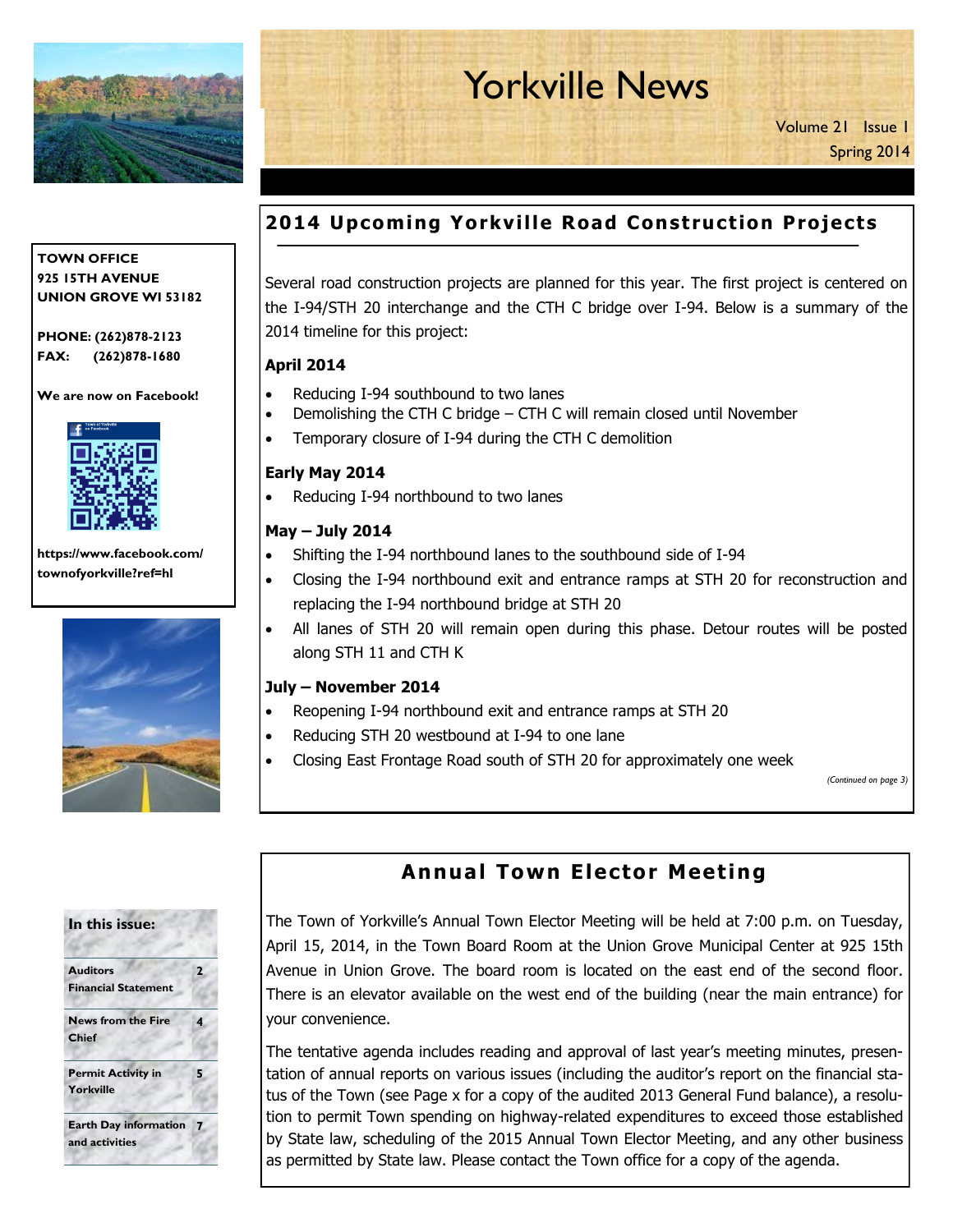### **TOWN OF YORKVILLE** STATEMENT OF REVENUES, EXPENDITURES AND CHANGES IN FUND BALANCES - BUDGET AND ACTUAL **GENERAL FUND** FOR THE YEAR ENDED DECEMBER 31, 2013

|                                                 |                         |               |               | Variance        |            |
|-------------------------------------------------|-------------------------|---------------|---------------|-----------------|------------|
|                                                 | <b>Budgeted Amounts</b> |               | General       | <b>Positive</b> |            |
|                                                 | Original                | Final         | Fund          |                 | (Negative) |
| <b>Revenues</b>                                 |                         |               |               |                 |            |
| <b>Taxes</b>                                    | \$1,110,892             | \$1,110,892   | \$1,098,282   | \$              | (12,610)   |
| Intergovernmental                               | 165,853                 | 165,853       | 273,094       |                 | 107,241    |
| Licenses and permits                            | 68,100                  | 68,100        | 162,585       |                 | 94,485     |
| Fines, forfeitures, & penalties                 | 1,000                   | 1,000         | 51            |                 | (949)      |
| Charges for services                            | 48,086                  | 48,086        | 48,608        |                 | 522        |
| <b>Investment</b> income                        | 2,000                   | 2,000         | 1,546         |                 | (454)      |
| Miscellaneous                                   |                         |               | 635           |                 | 635        |
| <b>Total revenues</b>                           | 1,395,931               | 1,395,931     | 1,584,801     |                 | 188,870    |
| <b>Expenditures</b>                             |                         |               |               |                 |            |
| <b>Current</b>                                  |                         |               |               |                 |            |
| General government                              | 316,167                 | 310,715       | 310,019       |                 | 696        |
| Public safety                                   | 239,417                 | 239,417       | 299,589       |                 | (60, 172)  |
| <b>Public works</b>                             | 778,197                 | 783,649       | 694,048       |                 | 89,601     |
| Health and human services                       | 20,000                  | 20,000        | 20,760        |                 | (760)      |
| Culture, recreation and education               | 20,650                  | 20,650        | 20,650        |                 |            |
| Conservation and development                    | 21,500                  | 6,500         | 20,492        |                 | 1,008      |
| <b>Total expenditures</b>                       | 1,395,931               | 1,395,931     | 1,365,558     |                 | 30,373     |
| Excess of revenues over expenditures            |                         |               | 219,243       |                 | 219,243    |
| <b>Other Financing Sources</b>                  |                         |               |               |                 |            |
| <b>Transfers</b> in                             |                         |               | 600           |                 | 600        |
| Net changes in fund balances                    |                         |               | 219,843       |                 | 219,843    |
| Fund balances - beginning of year               | 437,919                 | 437,919       | 437,919       |                 |            |
| Fund balances - end of year                     | 437,919                 | s.<br>437,919 | 657,762<br>s  | s               | 219,843    |
| Fund Balances at December 31, 2013 consists of: |                         |               |               |                 |            |
| Assigned for town hall building                 |                         |               | 186,446<br>\$ |                 |            |
| Unassigned                                      |                         |               | 471,316       |                 |            |
|                                                 |                         |               | 657,762<br>s. |                 |            |
| <b>TOWN OF YORKVILLE</b>                        |                         |               |               |                 |            |
| Peter L. Hansen, Chairman                       |                         |               |               |                 |            |
| Terrence J. McMahon, Supervisor                 |                         |               |               |                 |            |
| Sherry Gruhn, Supervisor                        |                         |               |               |                 |            |
| Michael Mckinney, Clerk-Treasurer               |                         |               |               |                 |            |
|                                                 |                         |               |               |                 |            |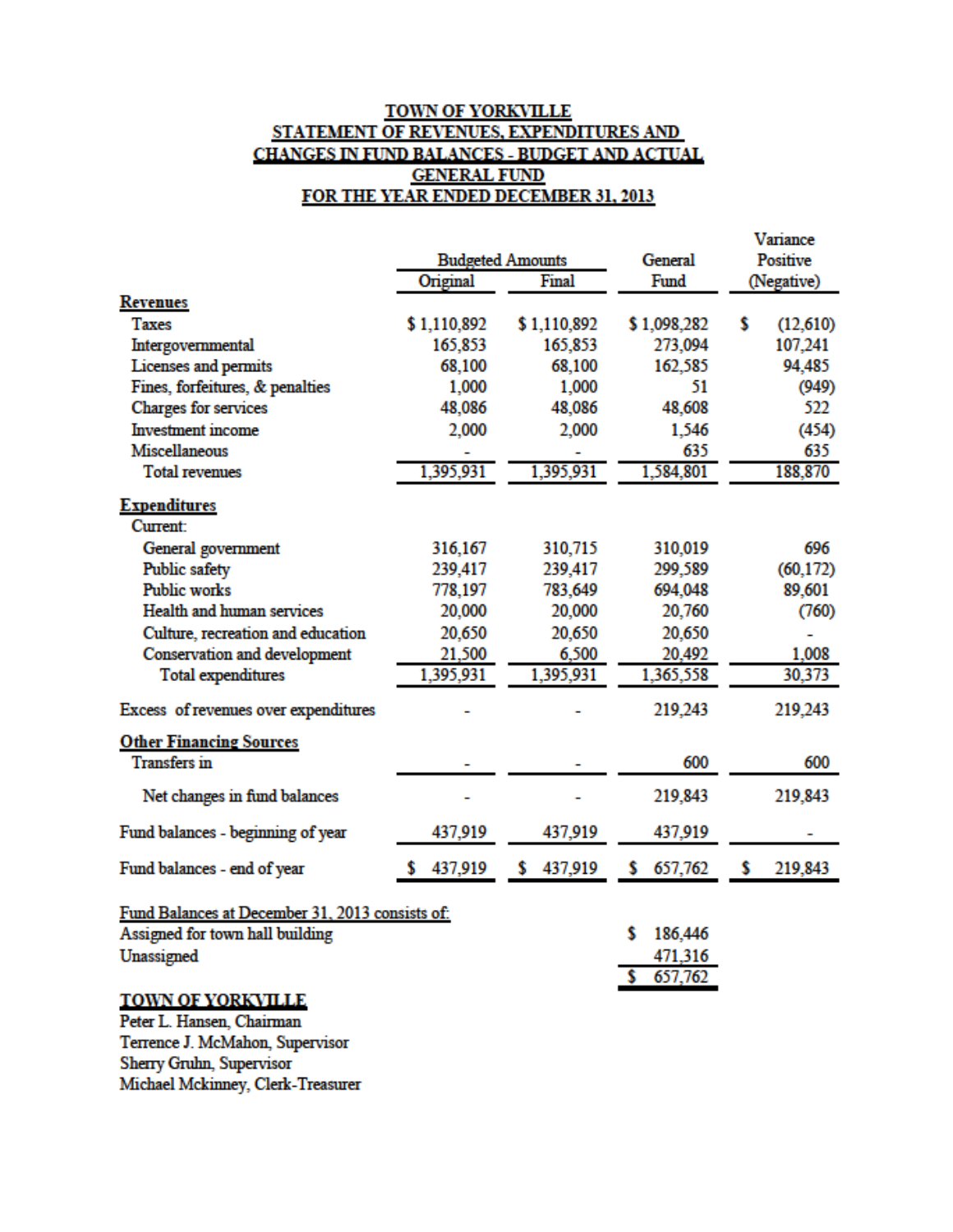Northbound traffic on I-94 will remain on the southbound side of the freeway until November; all lanes will then be shifted back to their normal traffic pattern. Similar work will be done on the southbound lanes of I-94 at STH 20 in 2015. More information is available here: [http://projects.511wi.gov/web/i94northsouth/home/ R](http://projects.511wi.gov/web/i94northsouth/home/)esurfacing work will also continue in 2014 along I-94 northbound and southbound from Rawson Road to the Racine/Kenosha County line. Nighttime and limited daytime lane closures are expected for this resurfacing project.

Two local road projects are planned for this year. One is for the reconstruction of 50<sup>th</sup> Road from East Frontage Road (North Sylvania Avenue) west to 53<sup>rd</sup> Drive. The second project is for the reconstruction of Braun Road from East Frontage Road (South Sylvania Avenue) west to approximately 1000 feet west of Woodland Trail. The Braun Road project also includes replacement of a culvert approximately 1600 feet west of East Frontage Road – this should require a one-day closure of Braun Road at that location. These two projects will likely begin after school ends in June.

Yorkville Elementary School 4K and 5K Kindergarten Screening

 We will be screening all incoming 4K students on Wednesday, April 16th. Screenings will start at 9 am and will go until 2:30 pm. The screenings will last about 40 minutes and you will stay here while your child is screened. Please call Yorkville School at 878-3759 to schedule your appointment.

5K Screening will be Thursday, April 17th.There will be two sessions. The morning session runs from 9:00-10:30 and a second session runs from 12:30-2:00. For this screening, you will drop your child off  $\lambda$  and return to pick them up. They will have a mini kindergarten day with us. Please call Yorkville School at 878-3759 to schedule your appointment.

# County Government to Present Heroin Summits

Partnering with family members who have lost loved ones to a drug overdose, Sheriff Schmaling has organized several heroin summits to educate the community, particularly parents, on what heroin looks like, its street names, how people support the habit and more.

Sheriff Schmaling was recently in Madison to advocate for a bill allowing first responders to carry Narcan, a medication that is used to reverse heroin overdoses.

Officials hope that the combination of education, enforcement and prosecution will crush the drug's dangerous consequences.

As of this printing, the following summits have been scheduled:

May 5, 2014, at Gilmore Middle School in Racine from 6 pm to 8 pm

May 6, 2014, at Burlington High School in Burlington from 6 to 8 pm

These summits will be open to the general public; ages 13 and older.

If you have any questions or would like information on future summits, please contact the Sheriff's Office at 262 636-3822.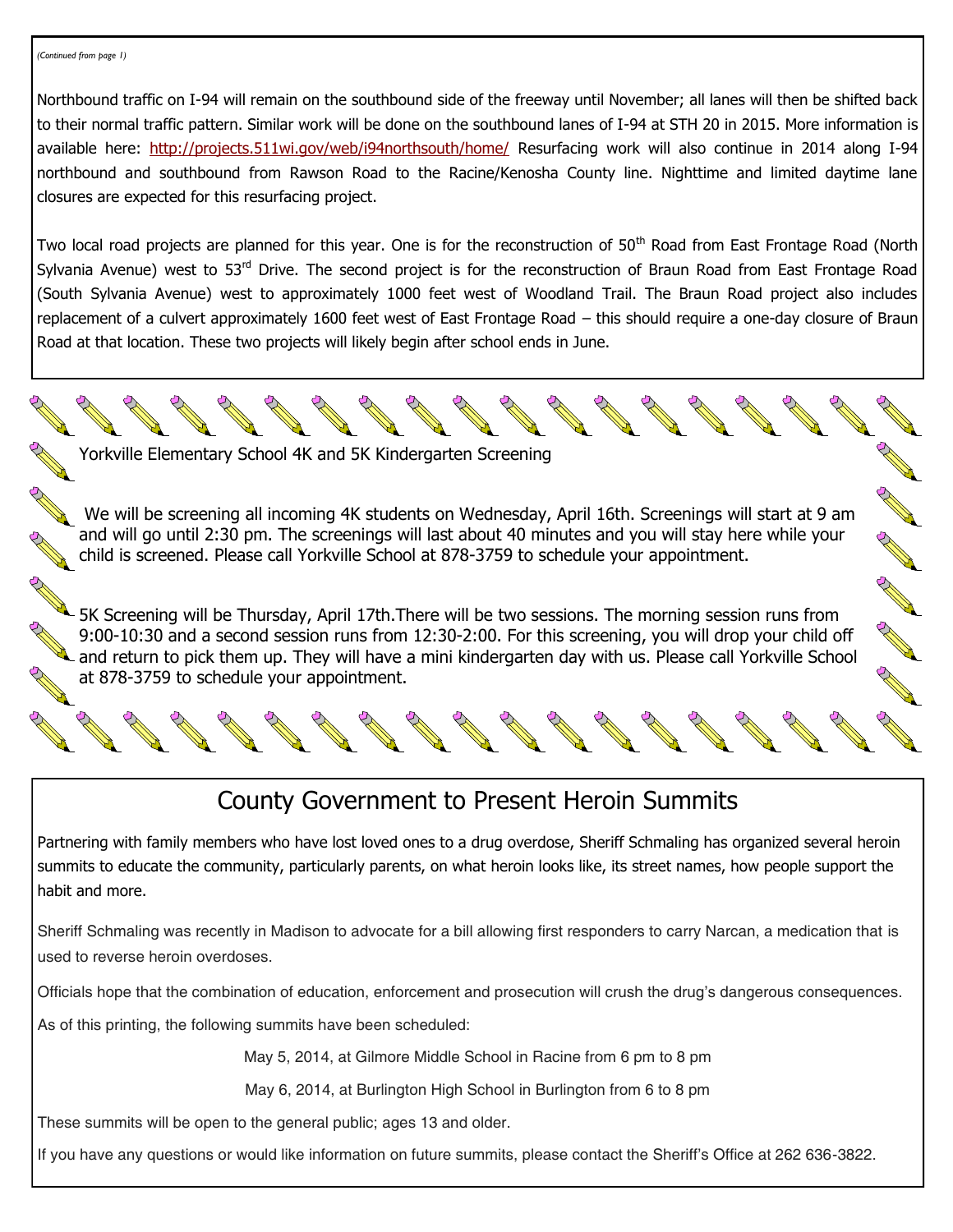# *News from the Fire Chief, Tom Czerniak*

A significant change has taken place, since the last newsletter, regarding the level of rescue service your volunteer fire department provides. As of January 1st, the Union Grove – Yorkville Fire Department has moved to a Paramedic service. This means many of our members have completed well over 1,000 hours of instruction and skill practice to have greater knowledge, the ability to administer more medications, and perform more procedures than we could in the past.

We have more emphasis on cardiac, respiratory, and medical conditions where treatment can begin on scene or as we transport the patient to the hospital. Most patients will not notice any changes because we have always arrived promptly and transported you to the hospital providing what we could. Now we carry more drugs, and have additional procedures available for us to perform, as we diagnose your problem.

Should you have any questions concerning our move to this higher level of care please feel free to call the departments' non-emergency number, 878-4181, and we will do our best to answer and explain.

It has been a long time since there has been anything written about our transport destinations when you call 911. For (at least) the past 35 years, we have transported our patients to hospitals in Racine, Kenosha, and Burlington. I would like to specifically identify additional facilities that we now transport to. In Kenosha, we transport to United Hospitals System-Downtown (8<sup>th</sup> Ave,), Aurora Medical (75<sup>th</sup> Street) and United Hospitals System-St. Catherine's (76<sup>th</sup> Street). In Racine, we transport to Wheaton Franciscan Health Care-All Saints (Spring Street) and in Burlington, to Aurora [Memorial Hospital-Burlington \(](http://www.bing.com/local/details.aspx?lid=YN941x400998489&q=Memorial+Hospital-Burlington+Burlington+WI)McHenry Street). With the opening of Wheaton Franciscan Medical Group in Franklin, we have added this destination as well.

We do not transport to doctors offices, clinics, or urgent care facilities. We respond to all 911 emergency calls believing these are potentially life threatening situations. Recently, we have experienced an increase in people calling the emergency number to have someone come and help them get up (out of or into a chair, off a bed, off the floor). Since our group are all volunteers and not at the station, such requests brings members from their residence or work expecting to be responding to life threatening requests that require transport to a hospital. When the people call 911 for this do not have a medical problem, they are surprised when we question the need for our service. It is true, many of these callers need help; but not for the services that we provide. Further, with continued requests, we are faced with a cost that needs to be passed on, and so we are presently researching a fee for this lift assist service, which we do not believe most insurance companies will cover.

We do want to help but this request truly taxes the health and safety of our members and we ask, that if you continue to need this type of asssistance, you seek the appropriate service to help you solve this continuing issue. Some possible sources for you would be a private ambulance for non-life threatening transports, Racine County Human Services Department for elderly of disability help, or even nursing services as advertised in the phone book.

In closing, please dial 911 for any emergency and we will provide fire and rescue help as professionally, quickly and as safely as we can.

# **Fire is Everyone's Fight**

Fire Is Everyone's Fight™ is a national effort led by the U.S. Fire Administration to lower the number of home fires and home fire injuries in America. The goal is to change how people think about fire and fire prevention using social marketing strategies to address the broadest possible audience. Prevention of cooking fires is a current focus area for Fire Is Everyone's Fight.

By registering to join Fire Is Everyone's Fight, you will receive free access to download a community outreach guide, educational presentations, handouts, social media messages, op-ed's and articles, public service announcements, customizable graphics, and much more.

http://www.usfa.fema.gov/citizens/

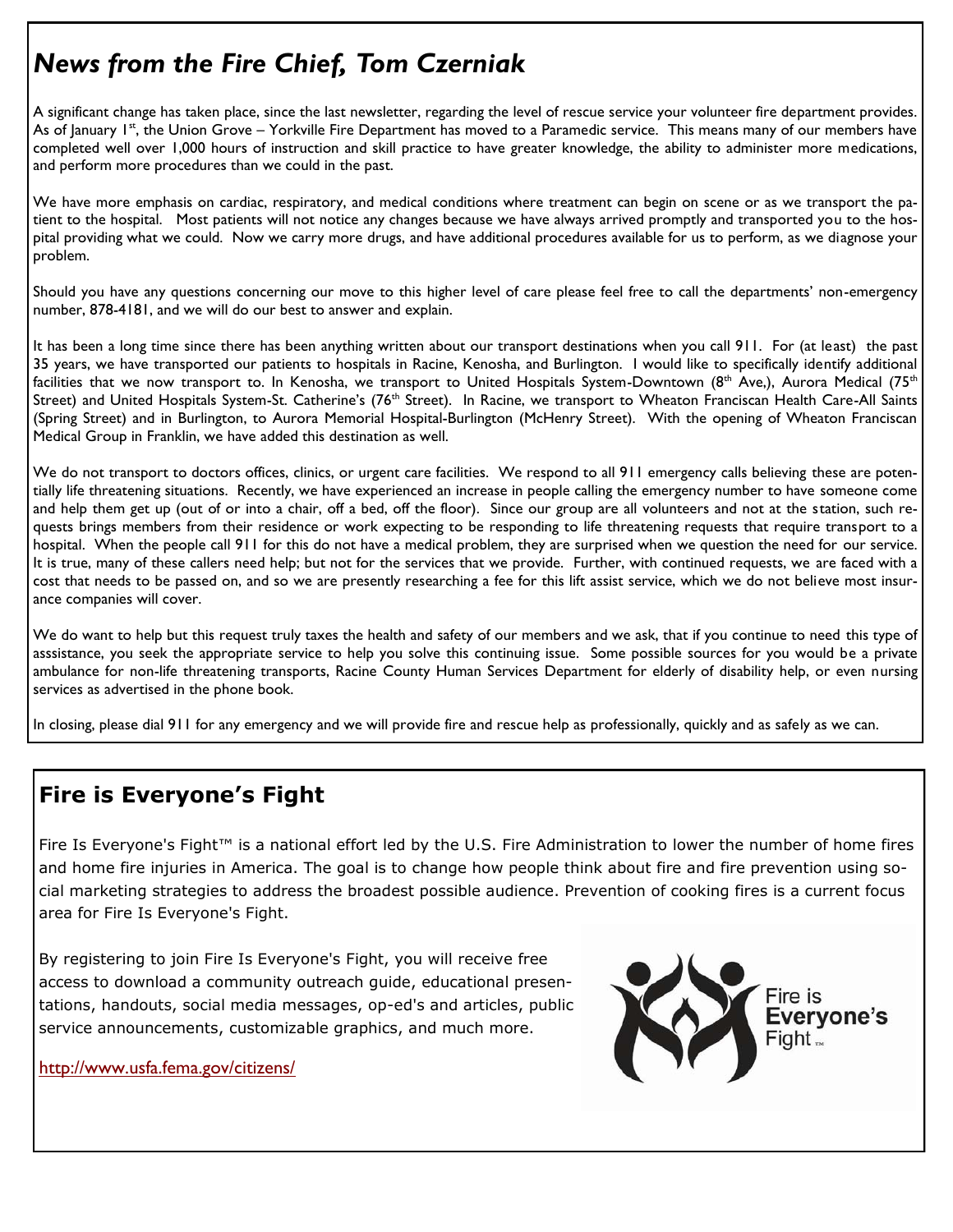### **Recent Permit Activity in Yorkville**

Building permits were issued since October 31, 2013 for these major projects:

2410 Queensbrook Lane – New residence

2221 Raymond Avenue – Commercial remodel

1906 West Grandview Parkway – Warehouse addition and security wiring

20911 White Ash Road – New commercial building

611 South Sylvania Avenue – Construction of new compressed natural gas filling station

13815 Leetsbir Road – Commercial office addition

17502 Plank Road – Pole barn

19805 Durand Avenue – 150' monopole cell tower and equipment shelter

The Town Board and Plan Commission approved the following requests since October 31, 2013:

 $612\,55$ <sup>th</sup> Drive – Norman Lauber Family Trust – Certified Survey Map splitting the existing parcel into two parcels

20815 Durand Avenue – Wildwood Holdings – Holding tank and pumping agreement

- 19805 Durand Avenue AT&T, Racine County Fairgrounds Conditional use permit and site plan permitting construction of a 150' monopole cell tower and equipment shelter
- 611 South Sylvania Avenue Citgo Auto Truck Plaza Conditional use permit and site plan permitting construction of a compressed natural gas fueling system and two dispensers

13815 Leetsbir Road – Prosser RV – Site plan update allowing increase in number of vehicles for sale on site from 30 to 50

- 13815 Leetsbir Road Naturescape Site plan permitting occupancy of an existing 8,500 square foot building with a lawn care and landscape maintenance business
- 14000 Leetsbir Road Foster Coach Sales Site plan permitting occupancy of a 144 square foot portion of an existing commercial building with an ambulance sales and service operation and use of a 240 square foot space within the same existing commercial building for storage of one ambulance
- 14314 58<sup>th</sup> Road Mark and Joyce Sonday Site plan permitting construction of a 6,000 square foot four-position ground-level loading dock between two existing buildings
- 2221 Raymond Avenue Hribar Development Site plan permitting occupancy of a portion of the site with outdoor equipment storage and to use two buildings on the site for equipment maintenance purposes
- 1500 South Sylvania Avenue, Unit 106 Wisconsin Ignition Interlock Devices Occupancy approval permitting the on-site installation of ignition interlock devices on vehicles driven by those convicted of driving under the influence (DUI) and downloading of information from the ignition interlock devices

Stonecrest Shores Subdivision – Approval of new subdivision stewardship plan

14520 Braun Road – Terrence O'Brien and OBCO – Conditional use permit extension allowing for continuance of a non-metallic mining operation for clay extraction

### **Town of Yorkville Annual Report for Building Inspection Activities for 2014**

The Town of Yorkville utilizes building inspection services from James DeLuca dba Municipal Services, LLC.

He is licensed in all trades for 1 & 2 Family Construction and Commercial Building. He also has a degree in Civil Engineering, training in Public Administration and an Assessor 2 certification.

In 2013, the Town of Yorkville processed about 232 permits with a construction value of work done within Township limits of about 10 million dollars. The largest project was an addition to a warehouse with a value of work over 1.5 million dollars. The Town had seven new homes erected and three new commercial buildings erected.

The Town does require permits for all construction activity, such as fences, driveways, remodels, additions and, of course, new buildings.

An issue that has significant effect on both new and existing residential properties are smoke detectors. Residential units, both new and existing, are required to have at least one smoke and carbon monoxide detector on each floor.

A common question for additions, new buildings, and accessory buildings involves setbacks. Each zoning district has its own setback requirements and the setback requirements must be measured from the actual lot line and not from the edge of the road or curb. Zoning is regulated by Racine County.

All new buildings and additions should first be reviewed by Racine County for setbacks, height restrictions, and area limitations.

Interior remodel projects, such as repairs, and mechanical permits can be reviewed by the Town of Yorkville for permitting without County review.

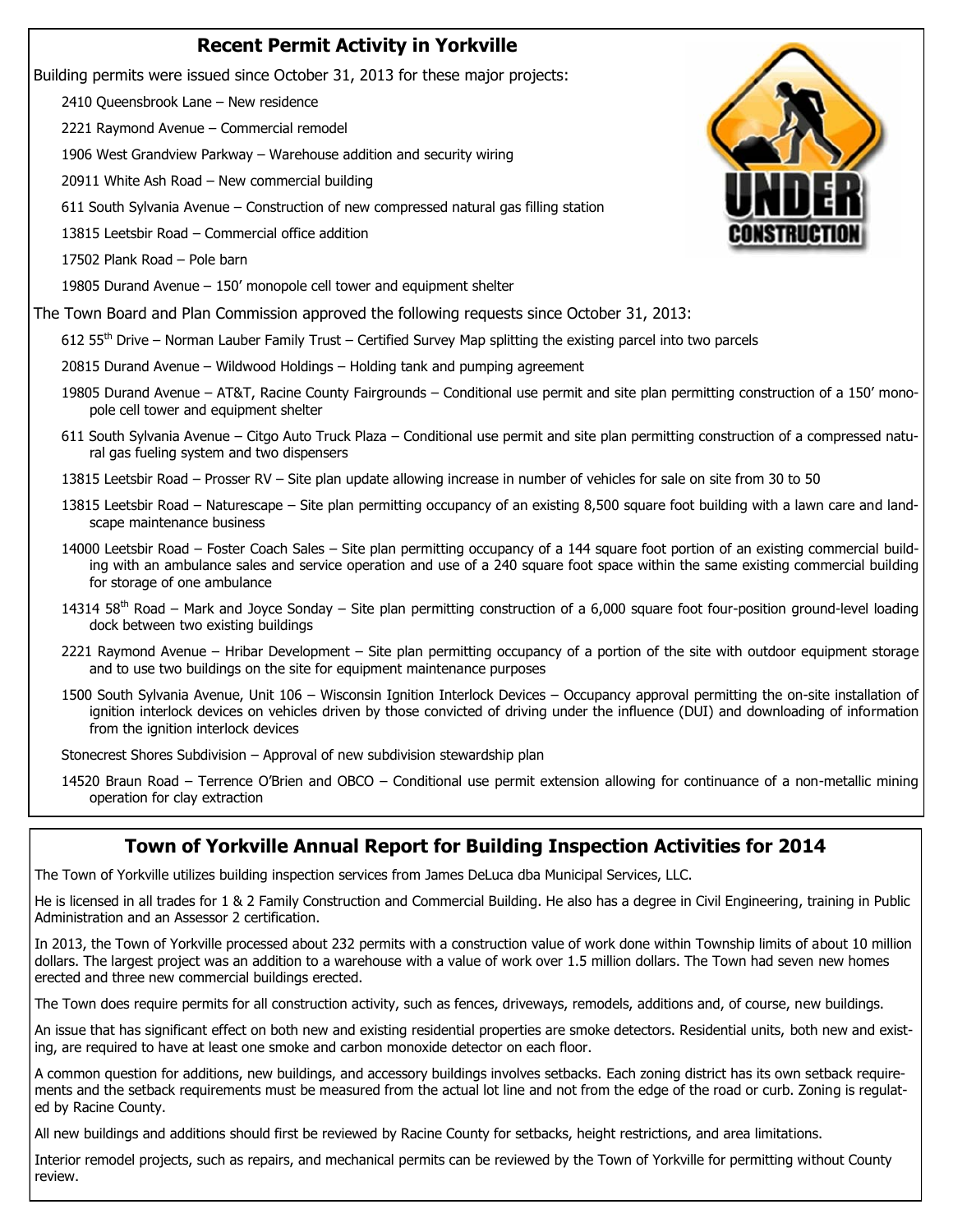# **Here's What's Happening in April at Graham Public Library**

### **Adult Programming**

### **Book Discussion Group**

Attention book lovers! Do you like to discuss books with other avid readers? Library staff selects a "book of the month", and we meet to discuss our ideas, interpretations, and opinions of the selected book. Stop by the circulation desk to register one month prior to the discussion to allow time for checking out and reading the book. Group meetings are scheduled for the last Monday evening of the month from 6:30-8 p.m. Preregistration is required. What are we reading?

Monday, April 28<sup>th</sup> **Orphan Train** by Christina Baker Kline

# **Honor Flight Program**

Join Charlie Wakefield on Tuesday, April 29th, at 2:00 pm, as he chronicles the one-day, emotional journey of thousands of WWII veterans who have traveled to Washington, D.C. to see their national memorial, courtesy of the Wisconsin-based Stars and Stripes Honor Flight. This free program does not require registration.

# **Children's Programming**

**Preschool Story Time at Graham Public Library** will be held Tuesday mornings, at 10:00 am, April 1,8,15,22,29. This program is designed for children ages 2-4 with an adult/caregiver present. Preschool Story Time includes simple stories, songs, finger plays, and movement for the "active" set. Pre-registration is not required.

**Home school STEAM Time** with Ms. Kathy will be held Wednesday afternoons at 1:00 pm on April 2,9,16,23,30. Homeschool children of all ages are welcome. Registration is not required.

# **Family Story Time at Graham Public Library Union Grove**

The second Thursday of the month (April 10) at 6:30 pm, Ms. Kathy invites families to Family Story Time. These sessions are for any age and any number of family members. This "intergenerational story hour" meets the needs of traditional and extended families. Families gather at the library for stories, crafts, and fun. The theme this month is "Prickly, Stinky Storytime". Registration IS required.

**Lego Lab Family Night** will be held Thursday, April 24th at 6:30 pm. Let young imaginations work with Legos provided by the Graham Public Library. Registration is required and limited to 20 children. Children must be accompanied by an adult. No drop-offs please.

### **Make-N-Take**

Stop in every Friday between 10:00 am and 2:00 pm, with your preschooler, and make a super simple, self-directed art project for free! Supplies and directions are provided. Registration not required.

### **Library Hours:**

| Hours: Monday - Thursday | $9 - 8 p.m.$ |
|--------------------------|--------------|
| Friday                   | $9 - 5$ p.m. |
| Saturday                 | $9 - 3$ p.m. |

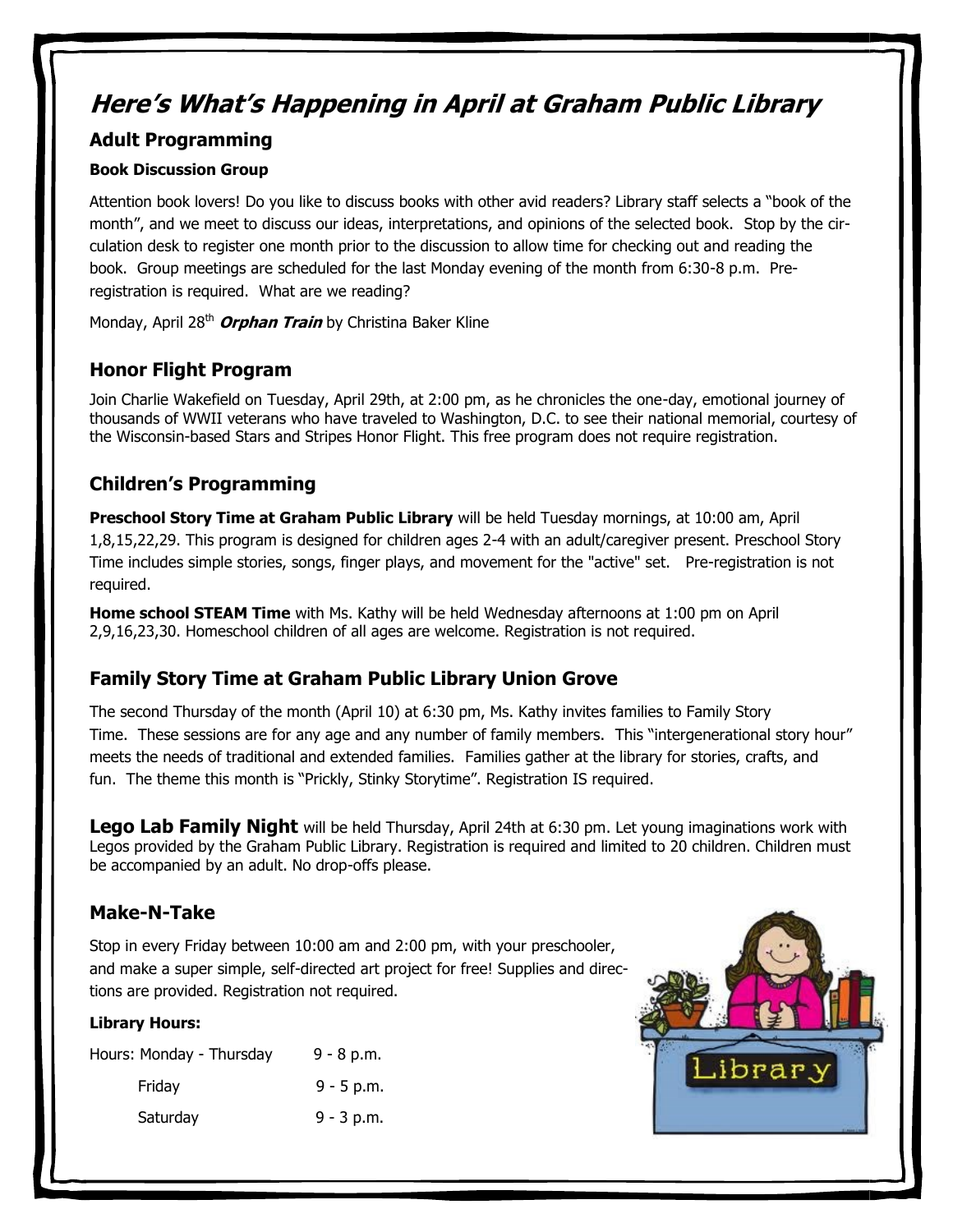# **Plants that Attract Butterflies**

It's obvious: Butterflies and flowers were made for each other. As the poet pointed out, butterflies are flying flowers, and flowers are tethered butterflies.

In attracting butterflies to your garden, it's important to understand what they want most out of life: nectar. The ancients, who believed that nectar fell directly from heaven, named it after the wines of the gods. A butterfly's wish list also includes sunny open spaces, shelter from the wind, and fresh water.

For a nectar-rich border designed to satisfy these requirements, consider the plants listed to the right. Then invite a few butterflies over for a drink.



**What is Earth Day?** 

Ever wondered how Earth Day started? This observance arose from an interest in gathering national support for environmental issues. In 1970, San Francisco activist John McConnell and Wisconsin Senator Gaylord Nelson separately asked Americans to join in a grassroots demonstration. McConnel chose the spring equinox (March 21, 1970) and Nelson chose April 22. Millions of people participated, and today Earth Day continues to be widely celebrated with events on both dates. The most common practice of celebration is to plant new trees for Earth Day.

Enjoy the tonic of fresh air, contact with the soil, and companionship with nature! Walk through the woods in search of emerging wildflowers and green moss. Go outside, no matter what weather!

| <b>Common Name</b>  | Latin Name   |
|---------------------|--------------|
| Allium              | Allium       |
| Aster               | Aster        |
| Bee balm            | Monarda      |
| Butterfly bush      | Buddleia     |
| Catmint             | Nepeta       |
| Clove Pink          | Dianthus     |
| Cornflower          | Centaurea    |
| Daylily             | Hemerocallis |
| False indigo        | Baptisia     |
| Fleabane            | Erigeron     |
| Floss flower        | Ageratum     |
| Globe thistle       | Echinops     |
| Goldenrod           | Solidago     |
| Helen's flower      | Helenium     |
| Hollyhock           | Alcea        |
| Lavender            | avendula     |
| Lilac               | Syringa      |
| Lupine              | Lupinus      |
| Lychnis             | Lychnis      |
| Mallow              | Malva        |
| Milkweed            | Asclepias    |
| Mint                | Mentha       |
| Pansy               | Viola        |
| Phlox               | Phlox        |
| Privet              | Ligustrum    |
| Purple coneflower   | Echinacea    |
| Rock cress          | Arabis       |
| Sage                | Salvia       |
| Sea holly           | Eryngium     |
| Shasta daisy<br>mum | Chrysanthe-  |
| Snapdragon          | Antirrhinum  |
| Stonecrop           | Sedum        |
| Sweet alyssum       | Lobularia    |
| Sweet rocket        | Hesperis     |
| Tickseed            | Coreopsis    |
| Zinnia              | Zinnia       |
|                     |              |

### **Earth Day Events**

Union Grove Elementary School will be holding an aluminum can drive from April 14th thru April 17th.

They are also having an electronics recycling event from 8 to noon on May 10th! They will take anything with a plug or battery but there is a charge for taking computer monitors and TV's. The charge will likely be \$10.



The Recreation and Parks committee is holding its annual Park Clean-up Day on April 26<sup>th</sup>. We are looking for volunteers to help with this venture. We clean up the winter debris and leaves from some of the parks in the morning (9:00 a.m.) and at noon we all meet back at Old Grade School Park for a lunch hosted by us. For more information and to volunteer, please call Kim at 902-7917. This is a great way to earn community service hours for any in need.

#### **[Five Ways To Help The Earth](http://tabletalk.safeway.ca/five-ways-to-help-the-earth-this-earth-day/)**

**1. Start Your Seedlings For A Home Garden:** Tomatoes, peas and even potatoes can be grow in containers on your porch, patio or deck!

**2) Plan To Grow & Can Some Of Your Own Food From That Home Garden:**  Why would we want to can food that has been grown and transported from other countries when we can grow it ourselves?

**3) Assess Your Home Cleaning Products:** Choose as many natural cleaning products as you can or make your own simple cleaners from household ingredients such as vinegar, baking soda and water.

**4) Start Composting:** Diverting your food waste from the landfill and into a useful compost that you can use in your own yard is a huge way to help the earth

**5) Plant A Tree With Your Kids**: